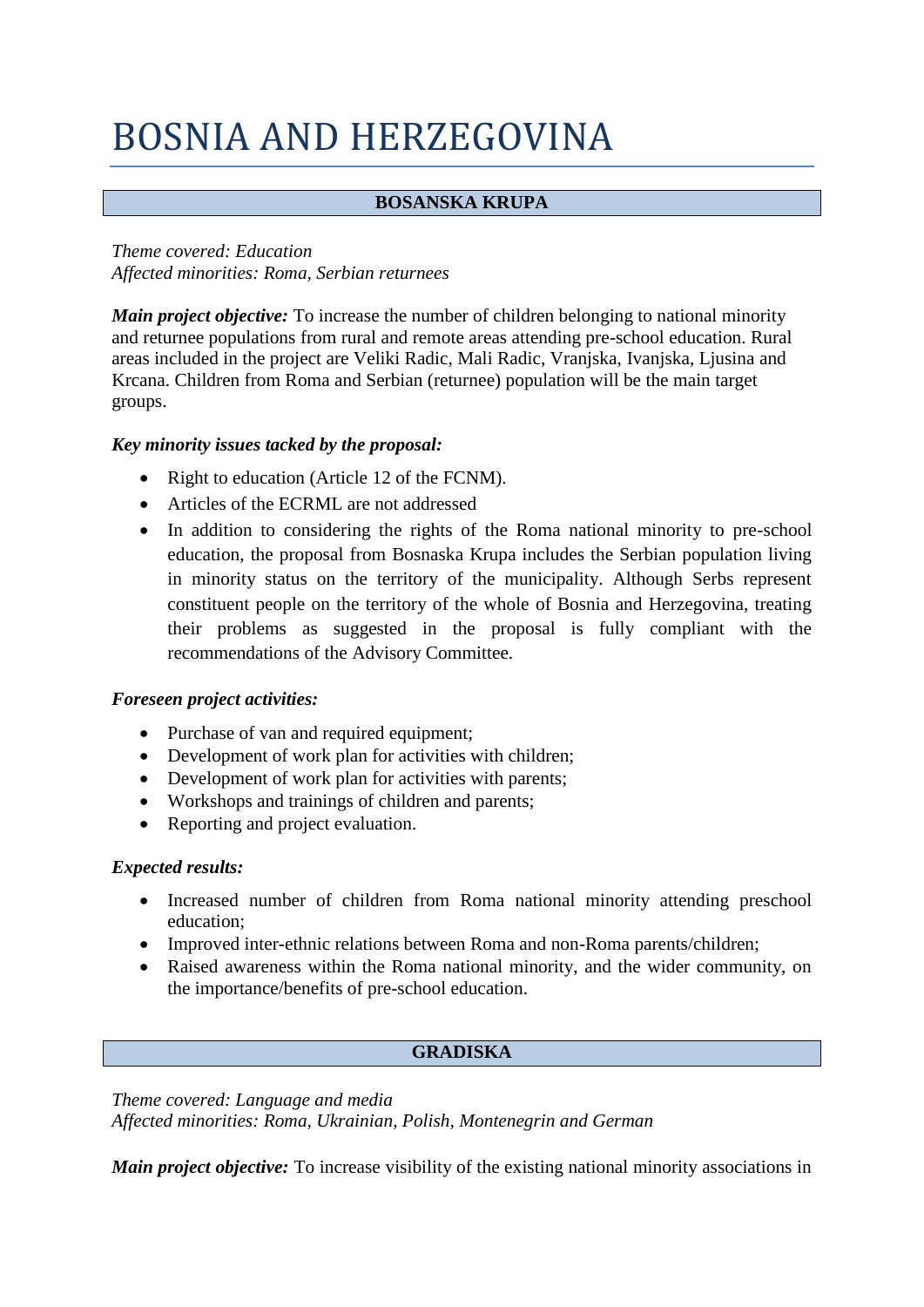Gradiška municipality, raise awareness of all citizens of Gradiska about their existence and activities and promote the use of minority languages;

# *Key minority issues tacked by the proposal:*

- Freedom of information in minority languages (Article 9, paragraph 1 of FCNM and ECRML Article 10 paragraph 2 a: use of minority languages within the framework of the local authority
- Use of minority languages (Article 11, paragraph 3 of the FCNM and Article 10, paragraph 2, point g of the ECRML);
- ECRML provision concerning the use of traditional place names in minority languages and the related recommendations of the Committee of Experts on the ECRML (ECRML (2013)5)
- Rights to participate in non-governmental organizations activities (Article 17 of the FCNM) as well as ECRML Article 7, paragraphs 1 e, 3 and 4.

# *Foreseen project activities:*

- Design of modern website of the Municipality;
- Design of the part of the website dedicated exclusively to updated information about activities of minority associations, including information in their respective minority languages;
- Translation of the municipal website into 5 minority languages (Romani, Ukrainian, Polish Montenegrin and German) and 2 foreign languages (English, Italian);
- Production and display of boards with topographic indications in minority languages (cemeteries, churches, public offices);
- Design of interactive online map with places of special cultural, historical or religious importance for national minorities;
- Purchase of five IT sets for national minority associations (laptop, projector);
- Establishment of the IT support unite to help national minority associations implement project activities.

- Increased level of utilization and visibility of languages of national minorities from the area of municipality Gradiška;
- Increased media presence of the associations of national minorities from Gradiška municipality;
- Increased capacity of minority associations from Gradiška to actively participate in publishing the news regarding their work on the Municipal web site
- Increased amount of informative materials on national minorities from Gradiška municipality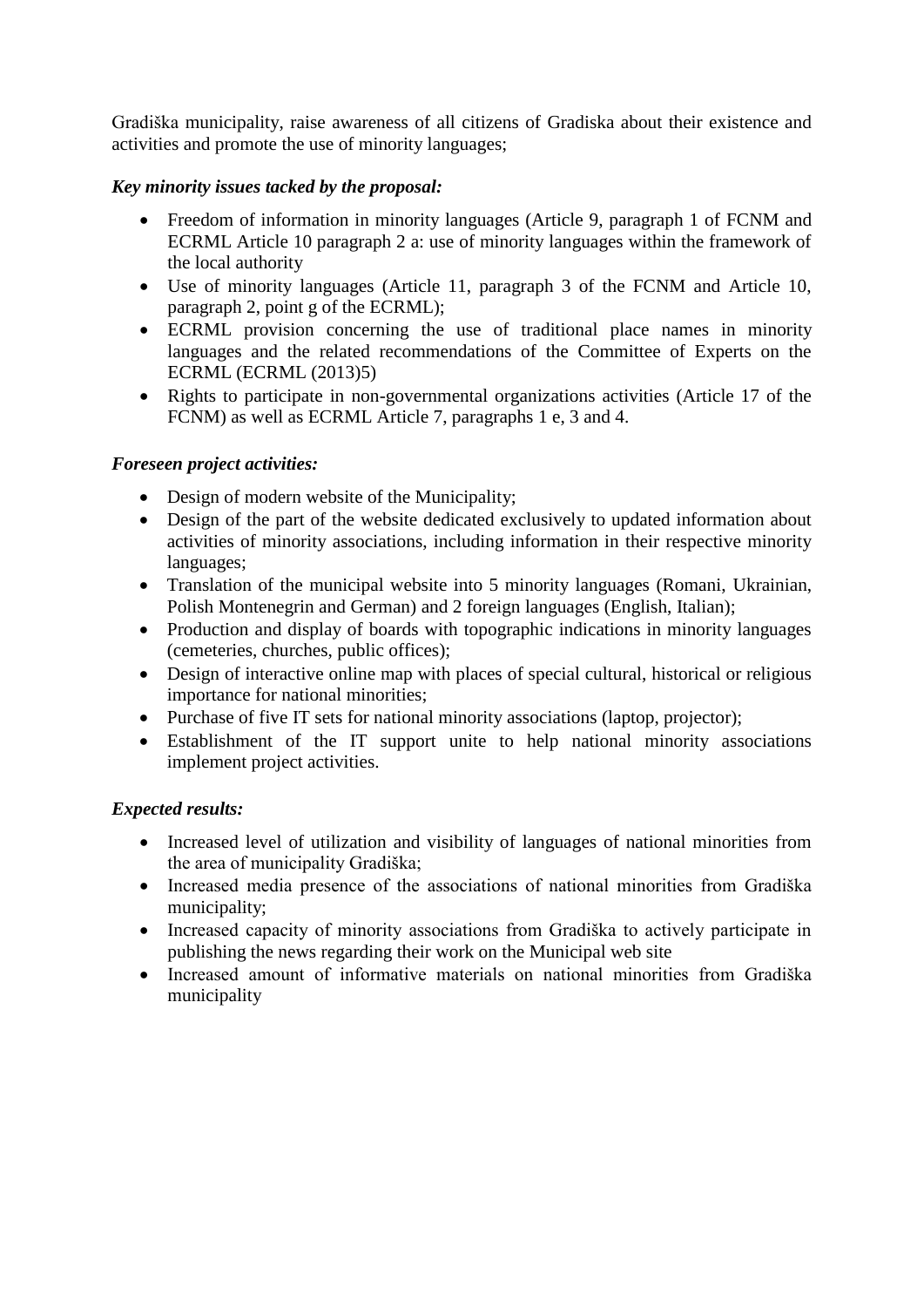## **SARAJEVO**

#### *Theme covered: Culture*

*Affected minorities: Albanians, Czechs, Italians, Jewish, Hungarians, Macedonians, Polish, Slovenian and Roma*

## *Main project objectives:*

- To promote, maintain and preserve elements of national minority identity, tradition and cultural heritage;
- To promote intercultural dialogue, mutual respect, understanding and cooperation among all persons living in the City of Sarajevo, with focus on national minority associations.

#### *Key minority issues tacked by the proposal:*

- Promotion of culture and preservation of identity (Article 5 of the FCNM, Article 12 ECRML);
- Promotion of tolerance and intercultural dialogue (Article 6 of the FCNM, Article 7.1.e ECRML);
- Right to participate in NGO activities (Article 17, paragraph 2 of the FCNM).

## *Foreseen project activities:*

Activities will be implemented over a period of 12 months. The main project activity is the organization of 'Days of National Minorities' in March, June and November 2015. During these three events, the culture, tradition and art of the national minorities will be presented. Each minority will have their own booth where they will present traditional food, handcrafts, national costumes, poetry, etc. A multilingual cookbook will be printed and the traditional food of national minorities will be served during the events. Funds will be provided under the project for the purchase of cooking ingredients and material needed to produce handcrafts. The event to be organized in June will present the traditional dance of national minorities living in Sarajevo, and will be organised in cooperation with the Cantonal Council of National Minorities, and with guests from the cultural associations of national minorities across Bosnia and Herzegovina. Each event will include awareness raising activities on the need to establish a permanent centre ('House of National Minorities') in the City of Sarajevo where associations of minorities could hold their meetings and events. Active participation and support to the events is expected from the Embassies of the kin-states.

- General population of City of Sarajevo introduced to the culture and tradition of national minorities living in the city;
- Raised awareness on necessity for a House of National Minorities (premises where minority organizations would operate free of charge) that will contribute to development of minority culture in the city.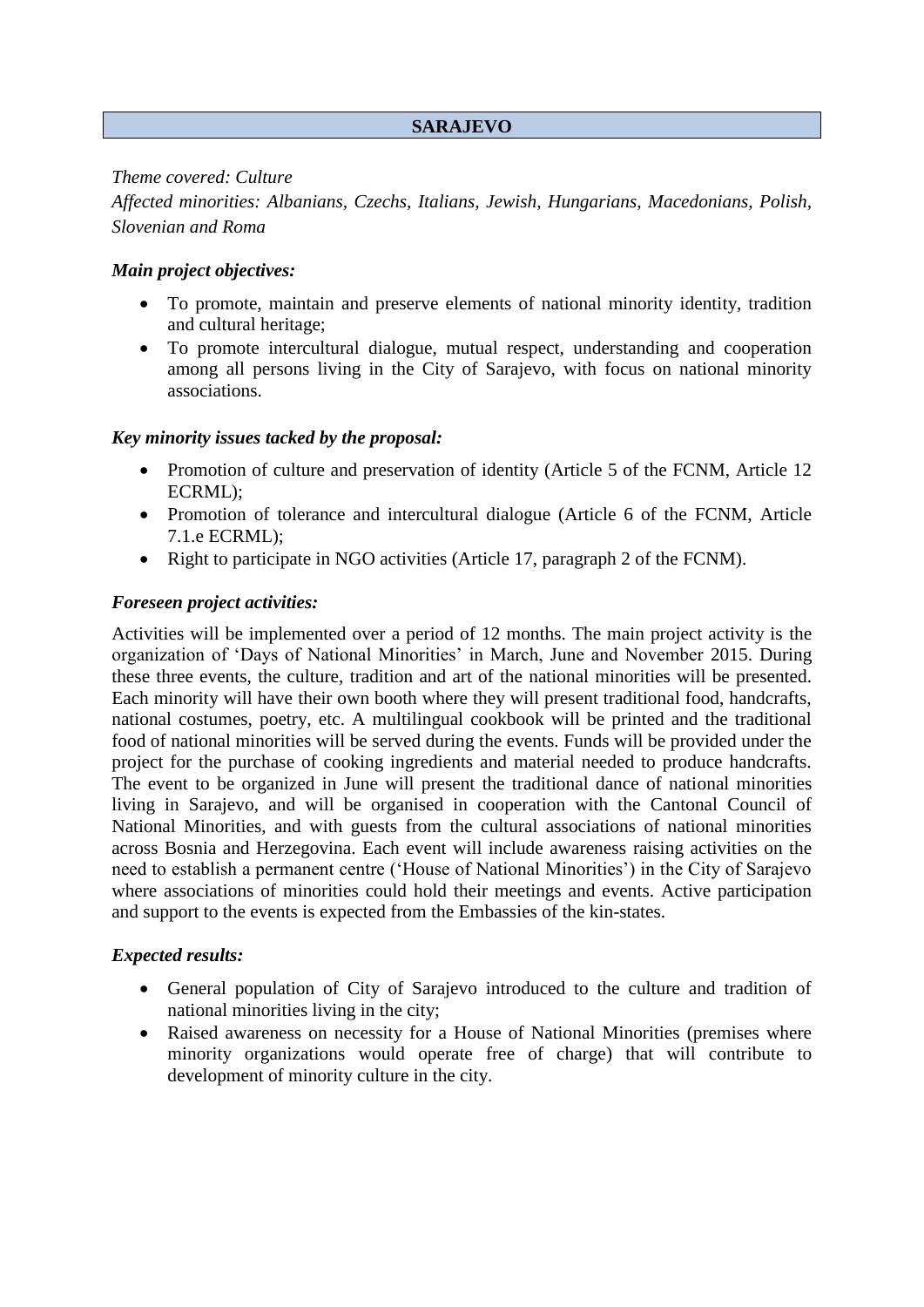# **PRNJAVOR**

*Theme covered: Language and media Affected minorities: Italian, Ukrainian, Czech, Polish, Roma and Slovakian* 

*Main project objective:* To promote the language, culture and tradition of national minorities from the Municipality of Prnjavor

#### *Key minority issues tacked by the proposal are:*

- Teaching in and of minority languages (Article 14 of the FCNM and ECRML Article 8 1) b.iv, g - Learning of minority languages and teaching of history and culture reflected by the national minorities;
- Use of minority languages (Article 10 paragraph 2 of the ECRML);
- Freedom of information in minority languages (Article 9, paragraph 1 of the FCNM);
- Rights of persons belonging to national minorities on use of their languages in the media (Article 11 of the ECRML).

## *Foreseen project activities are:*

- The organisation/scheduling of the online classes with the full participation of the respective minority communities;
- Meetings organised between representatives of the local government and schools, and the respective minority groups/associations;
- Purchase of the equipment for language classes;
- Organisation of activities for Europe Day (9 May 2015) and the European Day of Languages (26 September 2015);
- Organisation of Sixth Festival of National Minorities of the Municipality of Prnjavor;
- On-going media promotion of the classes through TV shows and TV and radio programs, articles in local newspapers, as well as through announcements and news published on the municipal website.

- At least two events dedicated to learning of minority languages will be held; on the occasion of Europe Day and the European Day of Languages;
- Quality of spoken language used by national minorities in the Municipality of Prnjavor will be improved;
- Communication and cooperation between national minority associations from the Municipality of Prnjavor and the associations and organizations from their kin states will be improved;
- Cooperation with cultural and other institutions from kin states will be strengthened.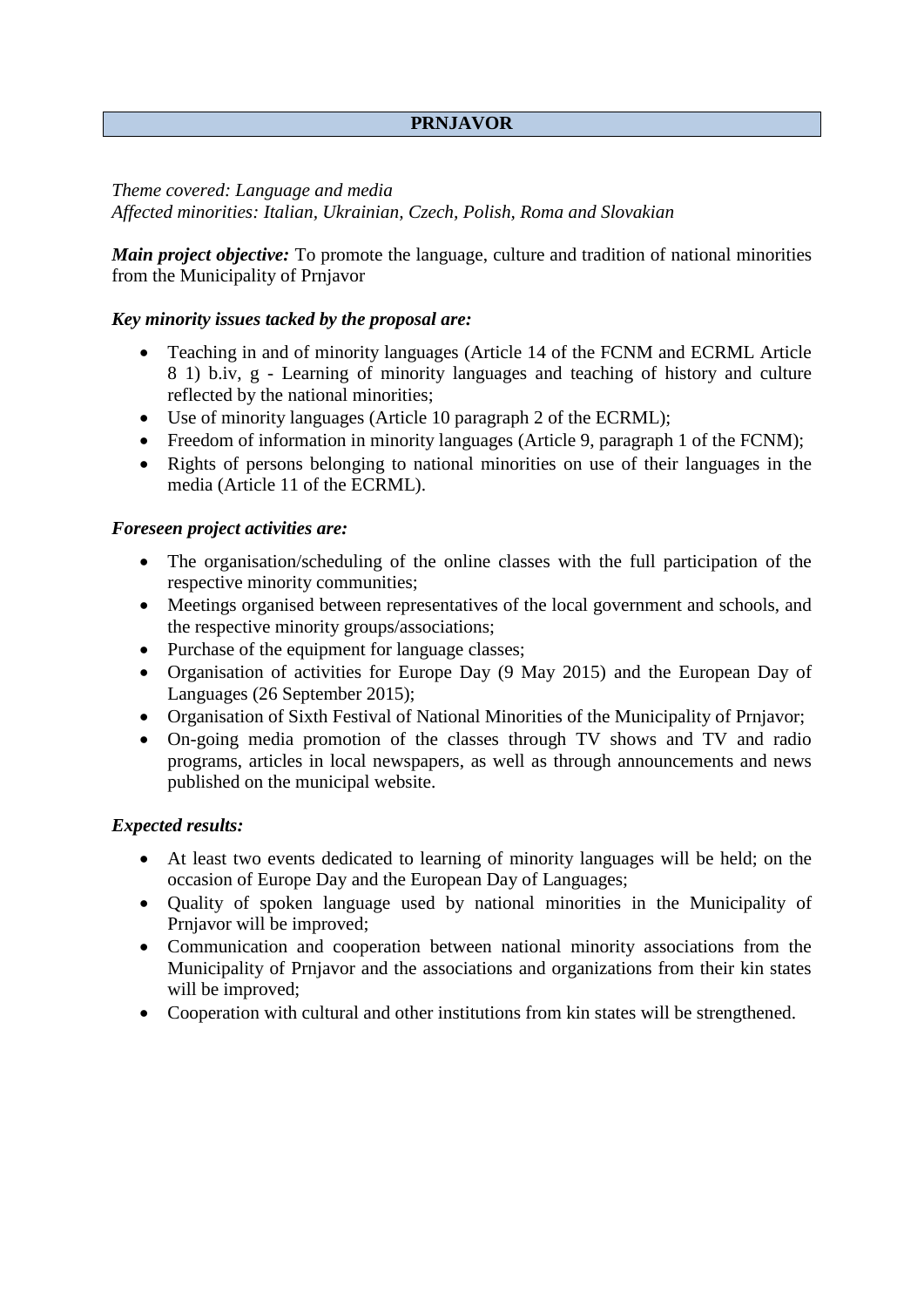# **JABLANICA**

*Theme covered: Active participation Affected minorities: Roma* 

*Main project objective*: To increase participation of the Roma minority in all aspects of social life within the Municipality.

## *Key minority issues tacked by the proposal:*

- Effective participation (Article 15 of the FCNM);
- Freedom of association (Article 7 of the FCNM):
- Rights to participate in non-governmental organizations activities (Article 17 of the FCNM);
- Promotion of tolerance and intercultural dialogue (Article 6 of the FCNM;
- Right to education (Article 12 of the FCNM).

## *Foreseen project activities:*

- Conducting needs assessment and development of social maps of Roma population in Jablanica;
- Coordination meetings with Roma population in Jablanica;
- Study visit and experience exchange;
- Design and implementation of training programmes;
- Grant actions in Roma community;
- Training and socialization of Roma children and youth;
- Cultural Dialogue event in Jablanica;
- Project evaluation and press conference;

- Social map of Roma population developed with all relevant statistical data included;
- Good practice examples of Roma integration exchanged with relevant instituions/organizations during a study visit;
- At least 20 Roma participated in trainings aimed at their empowerment;
- Two volunteer actions implemented within the Roma community;
- At least 10 Roma children involved in day-care centre activities;
- Equal opportunities for Roma pupils enabled through scholarships, purchase of books and computers;
- Intercultural dialogue and social capital enhanced through organization of the Cultural Dialogue in Jablanica.